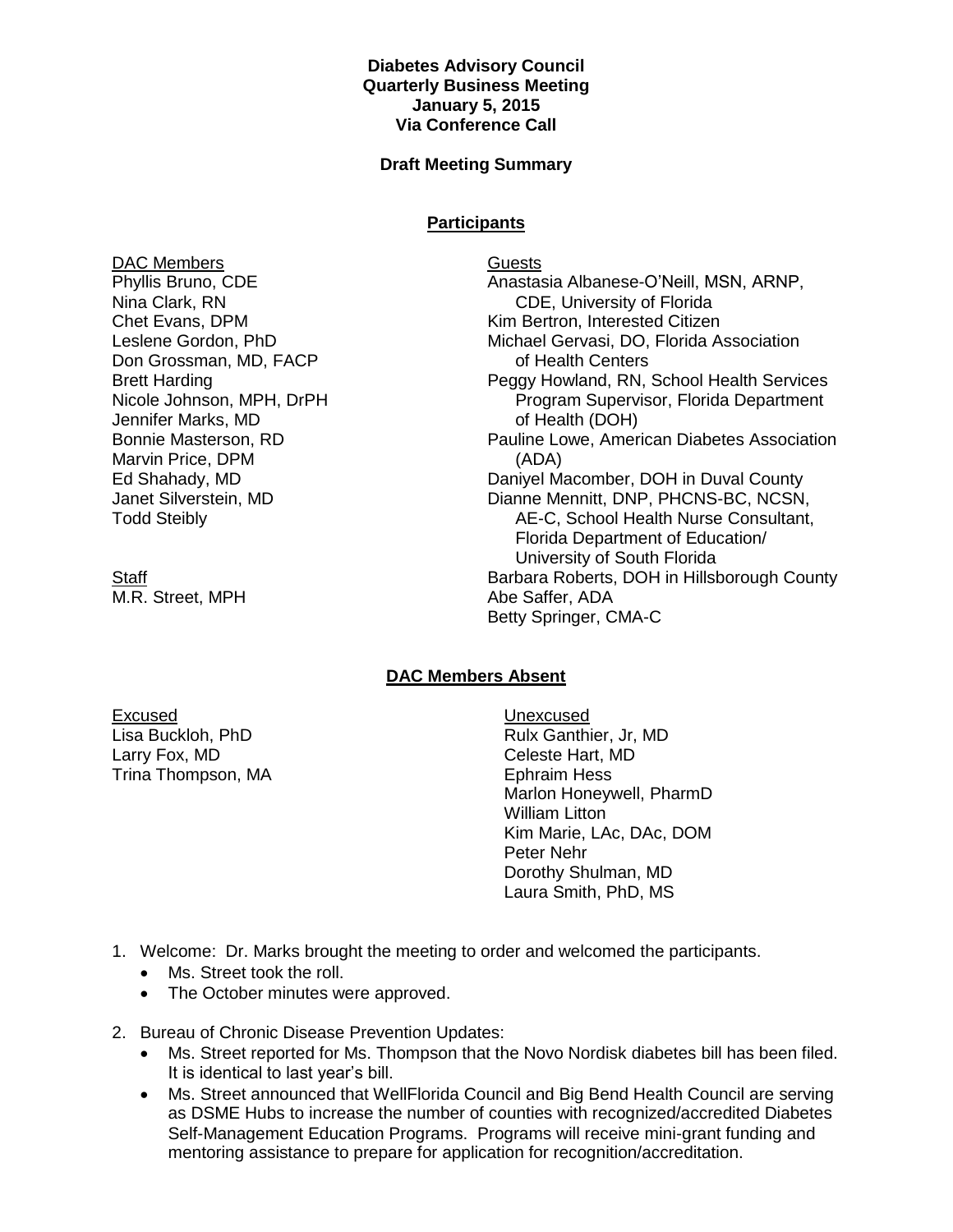- Ms. Street also announced that the American Diabetes Association Florida is serving as a Lifestyle Change Hub to increase healthcare provider referrals to Lifestyle Change programs for diabetes prevention.
- In response to a request from the DAC at the October meeting, Ms. Street set up a website where meeting minutes, agendas, and other documents and announcements may be shared. The website is http://diabetesadvisorycouncil.weebly.com/.

3. Diabetes School Guidelines Update: Ms. Mennitt and Ms. Howland presented the revised school guidelines for diabetes care and delegation of care. Discussion included the following:

- DAC members were pleased with the new guidelines and applauded the inclusion of coaches and PE teachers.
- The guidelines only apply to public schools, pre-K 12th grade. Private schools must follow federal regulations.
- Although no date has been set by which training requirements must be met, the current guidelines are already in place, and the state conducts monitoring visits every year in large counties and every other year in small counties.
- School nurses conduct the training using a training checklist.
- Appropriate physical activity for students with diabetes is determined on an individual basis and instructions are included in the individual plans.
- Nutrition is monitored at the local level.
- The DAC will consider recommending the School Guidelines be updated every 5 years and additional guidelines incorporated as Appendices if they are released between updates.

4. Nominations Report: Dr. Evans noted that 12 new applications for DAC membership have been received:

- 8 Interested Citizens
- 2 Pediatric Endocrinologists
- 1 Nurse CDE
- 1 Community Health Center representative

The DAC currently has two vacancies: Pediatric Endocrinology and Community Health Center. The two applicants for Pediatric Endocrinology are Dr. Henry Rodriguez and Dr. Barry Bercu, both at USF College of Medicine. The applicant for Community Health Center is Elizabeth Cayson. She is employed by the Health Care District of Palm Beach County. All three of these applicants are qualified for the positions for which they applied. Ms. Street will draft a letter for Dr. Marks's signature relaying this information to the Governor. Dr. Evans encouraged all DAC members whose term expiry dates have passed to submit a new application. The link for online applications and a downloadable pdf form are provided at [http://diabetesadvisorycouncil.weebly.](http://diabetesadvisorycouncil.weebly.com/) [com/.](http://diabetesadvisorycouncil.weebly.com/)

5. Alliance Educational Forum: The 2015 Educational Forum will be held April 3, 2015, in Jacksonville. Dr. Shahady reviewed the agenda for the Forum and commented that, thanks to a \$9,000 grant from Novo Nordisk, the planning committee has been able to schedule several national leaders in Cardiometabolic Risk and Diabetes. On April 2 (the day before the Forum), the DAC quarterly business meeting, will be held. It will be combined with the Florida Diabetes Alliance board meeting. DAC members' travel expenses will be reimbursed for the DAC meeting and the Educational Forum. More information is available at the website for the 2015